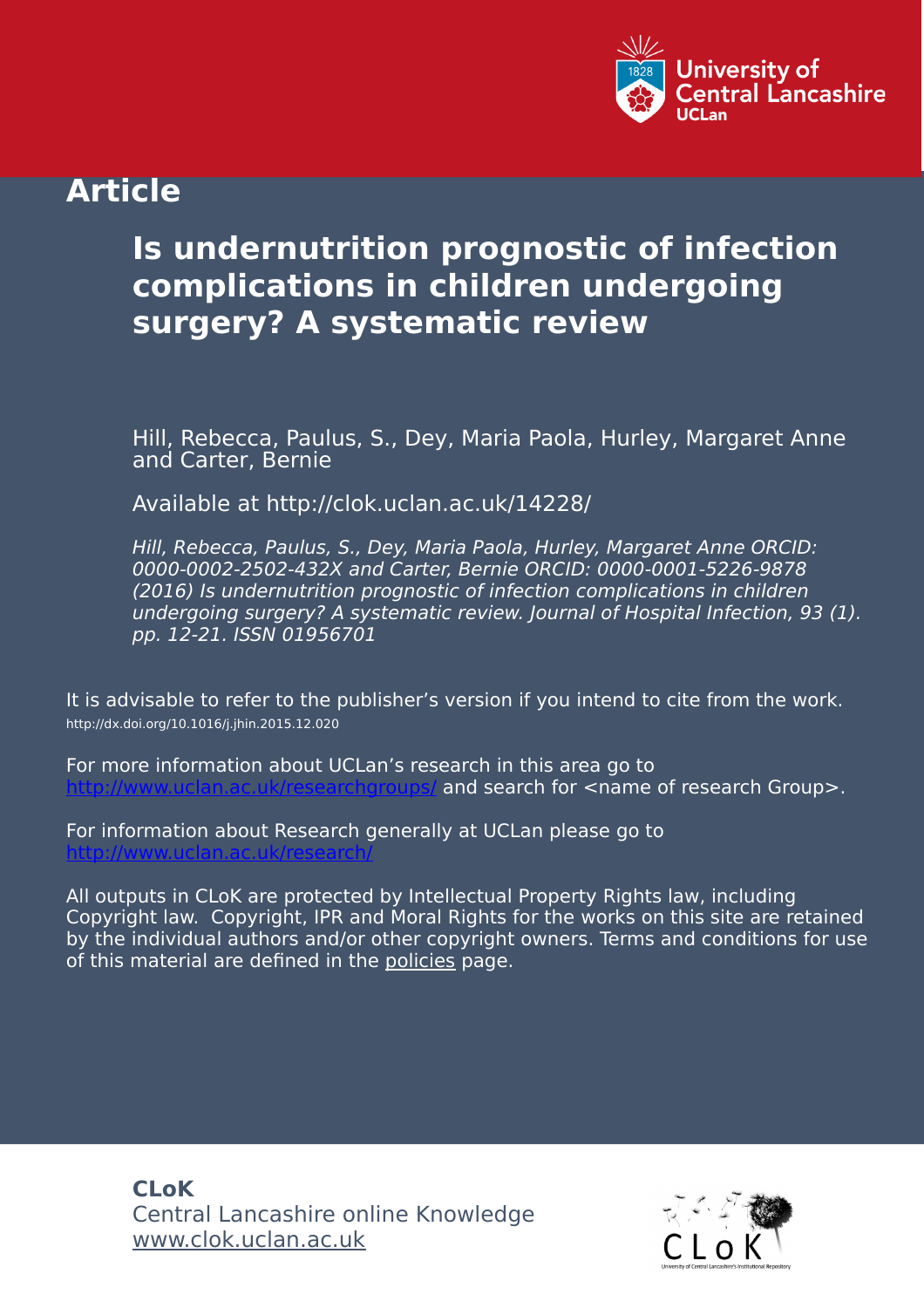### **RTICLE IN PRESS**

[Journal of Hospital Infection xxx \(2016\) 1](http://dx.doi.org/10.1016/j.jhin.2015.12.020)-[10](http://dx.doi.org/10.1016/j.jhin.2015.12.020)

Available online at [www.sciencedirect.com](www.sciencedirect.com/science/journal/01956701)



Journal of Hospital Infection

journal homepage: [www.elsevierhealth.com/journals/jhin](http://www.elsevierhealth.com/journals/jhin)



Review

## Is undernutrition prognostic of infection complications in children undergoing surgery? A systematic review

R. Hill<sup>a,</sup>\*, S. Paulus<sup>b,c</sup>, P. Dey<sup>e</sup>, M.A. Hurley<sup>f</sup>, B. Carter<sup>d,g</sup>

a Department of Paediatric Cardiology and Cardiac Surgery, Alder Hey Children's NHS Foundation Trust, Liverpool, UK

**b Department of Infectious Diseases, Alder Hey Children's NHS Foundation Trust, Liverpool, UK** 

<sup>c</sup> Institute of Infection and Global Health, University of Liverpool, Liverpool, UK

<sup>d</sup> Children's Nursing Research Unit, Alder Hey Children's NHS Foundation Trust, Liverpool, UK

<sup>e</sup> College of Clinical and Biomedical Science, University of Central Lancashire, Preston, UK

<sup>f</sup> College of Health and Wellbeing, University of Central Lancashire, Preston, UK

<sup>g</sup> Faculty of Health and Social Care, Edge Hill University, Ormskirk, UK

#### ARTICLE INFO

Article history: Received 2 September 2015 Accepted 30 December 2015 Available online xxx

#### Keywords:

Healthcare-associated infection Undernutrition Nutritional assessment Paediatric surgery Postoperative infection

#### SUMMARY

Background: Healthcare-associated infections are costly and are increasingly viewed as an indicator of the quality of care. Although strategies to reduce infections have become widespread, few studies have formally investigated the role of undernutrition on the development of infection-related complications in children after surgery.

Aim: To perform a systematic review of the literature to determine if undernutrition is prognostic of postoperative infection complications in children.

Methods: Electronic bibliographic and research databases were searched from 1950 to 2014. Inclusion criteria were studies in children (age <18 years) evaluating pre-operative nutritional status and reporting postoperative infection complications. Quality assessment was performed independently by two reviewers, with disagreements resolved by a third reviewer. The quality of the evidence was judged to be low in the majority of studies.

Findings: Ten cohort and two case-control studies met the inclusion criteria. Five studies reported an outcome combining infection-related complications, with the remainder reporting individual infection complications. Six studies reported surgical site infection (SSI) alone or in combination with other infection complications. Direct comparison between studies was difficult due to clinical and diagnostic heterogeneity. Unadjusted analyses (for patient or clinical variables) were suggestive of a relationship between undernutrition and infection complications. In studies controlling for other variables, the analyses did not remain significant for SSI.

Conclusion: There was low-quality evidence that undernutrition may be predictive of postoperative infection complications in children, with the exception of SSI. However, inconsistencies in nutritional and outcome assessments made it difficult to draw conclusions. Larger, high-quality studies are warranted to further investigate a potential prognostic relationship.

ª 2016 Published by Elsevier Ltd on behalf of the Healthcare Infection Society.

E-mail address: [rebecca.hill@alderhey.nhs.uk](mailto:rebecca.hill@alderhey.nhs.uk) (R. Hill).

<http://dx.doi.org/10.1016/j.jhin.2015.12.020>

0195-6701/@ 2016 Published by Elsevier Ltd on behalf of the Healthcare Infection Society.

<sup>\*</sup> Corresponding author. Address: Department of Paediatric Cardiology and Cardiac Surgery, Alder Hey Children's NHS Foundation Trust, Eaton Road, Liverpool L12 2AP, UK. Tel.: +44 (0)151 282 4515.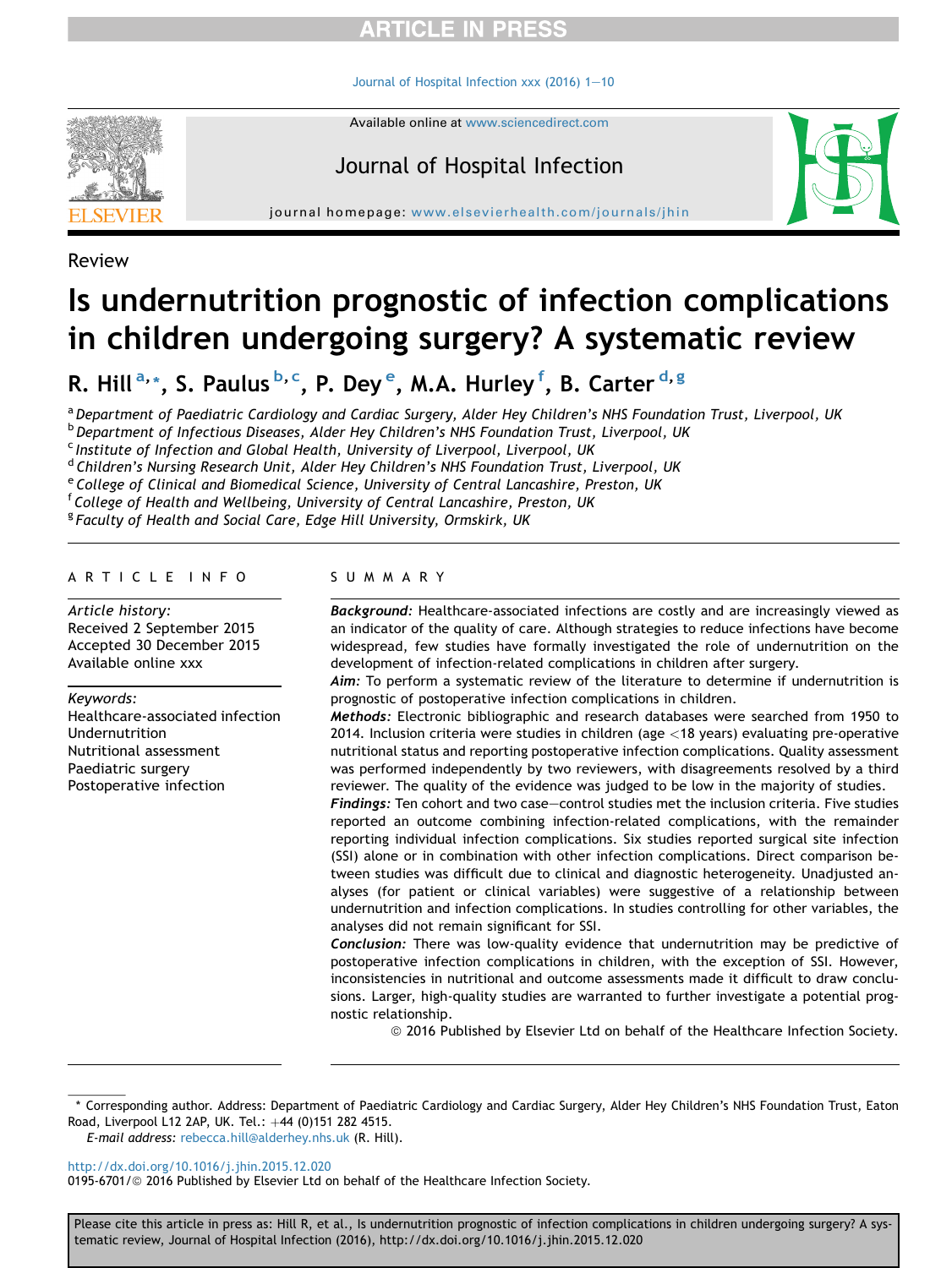2 R. Hill et al. / Journal of Hospital Infection xxx (2016) 1–10

### Introduction

Healthcare-associated infections (HCAIs) cost the National Health Service (NHS) in excess of £700 million per year.<sup>[1](#page-9-0)</sup> In addition, HCAI rates are increasingly being viewed as an indi-cator of the quality of health care.<sup>[2](#page-9-0)</sup> Efforts to reduce the incidence of HCAIs have become widespread, and include the introduction of evidence-based clinical guidelines for reducing surgical site infection (SSI) in the UK and USA.<sup>3,4</sup> Few studies in children have investigated nutritional status, particularly undernutrition, as a risk factor for postoperative infectionrelated complications. Undernutrition can be defined as an imbalance between nutrient requirement and intake, resulting in cumulative deficits of energy, protein or micronutrients, that may have a negative effect on growth, development and other outcomes.<sup>[5](#page-9-0)</sup> There is evidence that nutritional status deteriorates in children following hospital admission,  $6,7$  often when associated with chronic or critical illness.  $8,9$ 

Poor nutritional status (measured by lower weight-for-age zscores) has been associated with increased duration of mechanical ventilatory support, increased length of stay and increased one-year mortality in neonates undergoing surgery within an intensive care setting.<sup>[10](#page-9-0)</sup> A recent evidence-based review of the literature found weak evidence of preoperative nutritional assessment being predictive of adverse clinical outcomes in paediatric surgical patients.<sup>[11](#page-9-0)</sup> However, this review only identified six studies in total, five of which were undertaken in a paediatric cardiac surgical population, limiting the validity of these findings to other surgical populations. Moreover, only two of the included studies reported infection-related outcomes. $^{12,13}$  $^{12,13}$  $^{12,13}$ 

These observations indicate that the relationship between undernutrition and postoperative infection complications in children has not been fully delineated, justifying the need for a systematic review of the existing research literature. The subject area is important because nutritional status is a potentially modifiable risk factor. Reduction in infectionrelated complications after surgery can reduce the physical and psychosocial impact on both the child and his/her family, reduce the financial burden associated with medical or surgical management, and avoid prolonged hospital stay or readmission. The costs associated with these adverse events have not been evaluated to date in paediatric surgical populations.

#### **Methods**

All studies assessing the pre-operative nutritional status of children aged <18 years undergoing surgery and reporting infection-related postoperative complications were eligible for inclusion. Studies that also included participants aged >18 years were excluded if outcome data for younger ages were not available separately. Studies were identified by searching the Cochrane Central Register of Controlled Trials (CENTRAL), OvidSP MEDLINE (1950-2014), OvidSP EMBASE (1980-2014) and NHS Evidence CINAHL (1982-2014). Index terms were exploded. A search strategy sensitive to the identification of prognostic studies was adopted.<sup>14,15</sup> Studies were also identified by forward and backward citation searching of all identified papers and relevant review articles. OpenGrey and ETHos were searched in an attempt to identify relevant grey literature. Only studies published in the English language were included.

The database search strategy resulted in 1067 citations with 28 duplicate titles. No further studies were identified by the CENTRAL database or grey literature searching. Following an independent review of the titles, 970 were discarded. A further 28 citations were identified by forward and backward citation searching of the remaining 69 database citations, and 14 of these were discarded following abstract screening. In total, 83 full-text articles were screened, with 30 discarded immediately following confirmation of the age of the participants. In total, 53 articles progressed to full eligibility screening. Two articles referring to the same study were identified.<sup>[16,17](#page-9-0)</sup> Data from both papers were combined for data extraction purposes. Finally, 10 cohort studies and two case-control studies were included in this review ([Figure 1\)](#page-3-0).

Data extraction was performed using forms specific to this review and based on the Cochrane Collaboration template.<sup>[18](#page-10-0)</sup> When further clarity on content was required, the primary authors were contacted. Where more than one published paper reported results from the same study participants, all papers were used to gain information relevant to this review.

The following data were extracted: study design and characteristics; country of origin; type and length of surgery; baseline participant data and eligibility criteria; nutritional assessment method with stratification of nutritional status; infection-related outcomes including definition, incidence and size of effect; duration of follow-up; assessment of confounders; and authors' conclusion.

For dichotomous infection outcomes, the appropriate relative risk or odds ratios were extracted or calculated, accompanied by 95% confidence intervals. Where more than one analysis was presented in the published article, the most adjusted analysis was extracted. Studies demonstrated significant clinical and methodological heterogeneity in terms of participants and outcome reporting; therefore, meta-analysis was not appropriate and a narrative synthesis was used to explore the relationship between classification of nutritional status and incidence of infection-related complications.

#### Quality assessment of included studies

The methodological quality of studies that met the inclusion criteria was assessed independently. The Newcastle-Ottawa Scale (NOS)<sup>[19](#page-10-0)</sup> has a version for both cohort and case-control studies, and so was used to assess study quality in three domains: participant selection (representativeness), comparability (due to design or analysis) and outcomes (assessment and follow-up). All decisions regarding study quality were based upon the information presented in the published paper. Studies scoring the maximum score of 9 were considered to provide high-quality evidence, studies scoring 7 or 8 were considered to provide moderate-quality evidence, studies scoring 5 or 6 were considered to provide low-quality evidence, and studies scoring <4 were considered to provide very-low-quality evidence.

Participants needed to reflect the 'average' paediatric surgical population, and so were judged accordingly. Specialist, homogenous surgical populations were downgraded for the purposes of this review, $^{20}$  and studies recruiting from voluntary surgical databases were judged to be at unclear risk of bias. $^{21}$  $^{21}$  $^{21}$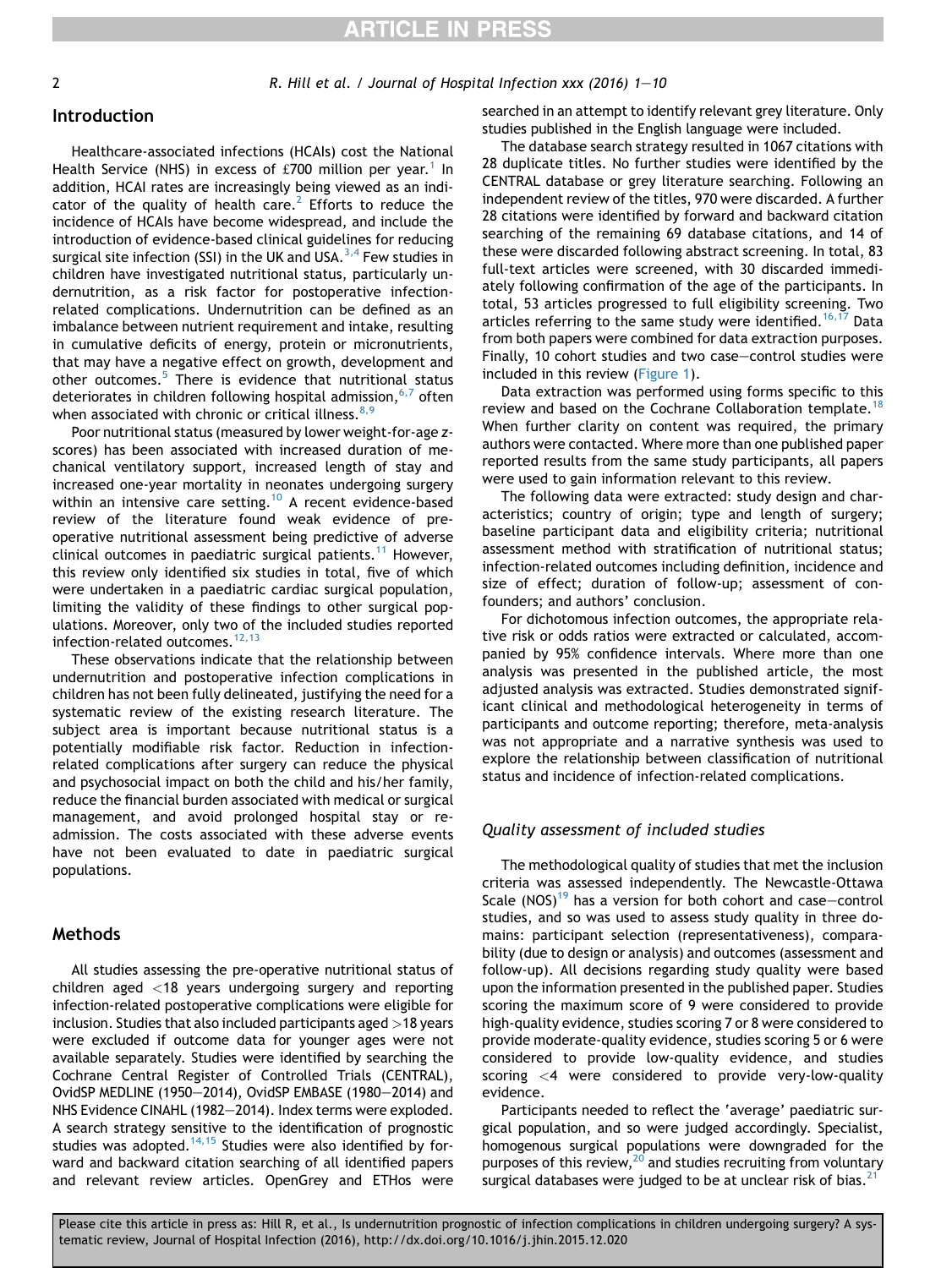### **ARTICLE IN PRESS**

R. Hill et al. / Journal of Hospital Infection  $xxx$  (2016)  $1-10$  3

<span id="page-3-0"></span>

Figure 1. Flow diagram of results from search strategy and study selection.

As body mass index (BMI) is not a valid indicator of undernutrition in children without being adjusted for age and sex, $22$ studies using BMI as their sole ascertainment of undernutrition were downgraded accordingly. $^{28}$  $^{28}$  $^{28}$  Where cut-offs for categories of nutritional status were defined inadequately to make a judgement, studies were judged to be at unclear risk of bias. $^{24}$  $^{24}$  $^{24}$ Studies that excluded participants based on age, co-morbidity, death and/or incomplete follow-up data were downgraded. Lack of transparency regarding the number of participants excluded from the studies was considered a potential source of bias, especially when excluded populations accounted for 20%

of the surgical cohort.<sup>23,24</sup> Where participant numbers were low for the given study period, studies were downgraded to unclear risk of bias.<sup>[13,25,26](#page-9-0)</sup> Unclear or non-validated infection definitions, $25$  or unclear or less than accepted durations of follow-up made it difficult to assess exposure and/or case selection; these studies were downgraded accordingly.<sup>[13,16,17,20,21,24,26](#page-9-0)</sup>

Any study that adjusted for age and/or case complexity met the criteria for comparability.<sup>[20,21,23,24](#page-10-0)</sup> Studies that did not provide details about adjustment, studies that reported 'no difference between groups', and studies that undertook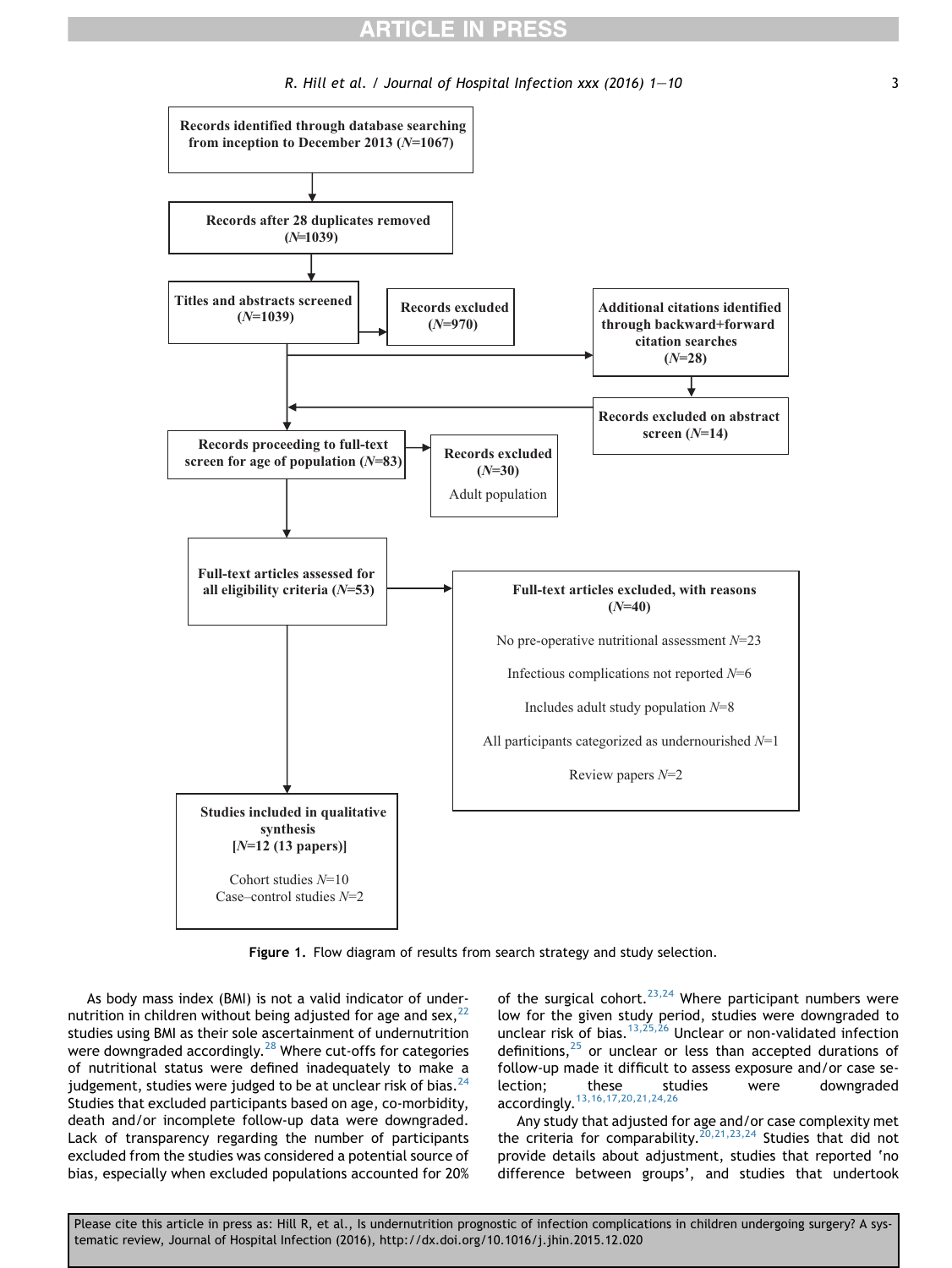unadjusted analysis alone were not considered to have met the criteria for comparability.<sup>[13,16,17,24,27](#page-9-0)</sup>

The results of quality assessment are presented in [Table I.](#page-5-0) Overall, two studies were rated as moderate quality and eight studies were rated as low quality. The remaining cohort studies were rated as very low quality.

#### Results

#### Search results

Twelve studies (13 papers) with a sum total of 92,386 participants fulfilled the inclusion criteria for this review. The effect estimates of the results for individual studies regarding the relationship between nutritional status and infection outcome are shown in [Table II.](#page-6-0) All participants had some form of nutritional assessment undertaken prior to their surgery, classified within this table as the prognostic indicator.

Two studies included participants aged  $\geq$ 18 years.  $^{25,28}$  $^{25,28}$  $^{25,28}$  As both presented individual patient characteristics with related outcome data, these participants were excluded from univariate statistical analysis. Three papers excluded neonates: Rojratsirikul et al. excluded infants aged less than two months, $27$  whilst Secker and Jeejeebhoy and Stey et al. excluded neonates aged <31 days and <28 days, respectively.<sup>12,21</sup> The remaining 10 studies were performed in children with a minimum age of three days and overall median age of 10.6 months. $^{23}$  $^{23}$  $^{23}$ 

Four studies were undertaken in cardiac surgical populations,  $13,20,21,29$  and four studies were undertaken in general surgical populations, mainly gastrointestinal/abdominal sur-gery.<sup>[16,17,26,27](#page-9-0)</sup> Two studies were performed in spinal surgical populations,  $25,29$  and one study comprised of cardiac, neuro-surgical and general surgical participants.<sup>[24](#page-10-0)</sup> Stey et al. reported on all children undergoing any type of surgery with data entered on to the American College of Surgeons National Sur-gical Quality Improvement Program Pediatric Report Form.<sup>[21](#page-10-0)</sup>

#### Methods of nutritional assessment

A variety of methods were used to assess nutritional status, and 13,902 participants were classified as undernourished, giving a combined incidence of 15%. This incidence was >50% in four of the included studies,  $12,13,23,26$  and the lowest rate was found in the largest cohort study which reported an incidence of  $14.5\%$ <sup>21</sup>

A formula using height and/or weight parameters was most commonly used to assess nutritional status. Five studies relied on weight-for-age z-scores<sup>20,21,29</sup> or BMI z-score calcula-tions.<sup>[23,28](#page-10-0)</sup> Prospective studies were more likely to use Waterlow's criteria based on expected values of height/weight for age.<sup>[13,16,17,26](#page-9-0)</sup> Two studies used one of the above measures with the addition of triceps skin fold; the latter was used to estimate subcutaneous fat.  $13,26$ 

Two studies included some element of laboratory testing.<sup>[13,26](#page-9-0)</sup> One study used laboratory measures (serum albu-min and haematocrit) alone to classify nutritional status.<sup>[25](#page-10-0)</sup> Two studies compared a nutrition history questionnaire, the Subjective Global Assessment, against anthropometric assessments to assess the efficacy of the tool in identifying children at risk of postoperative complications.<sup>[12,27](#page-9-0)</sup> The focus of these studies was to identify and compare undernourished children with their well-nourished counterparts; outcome data were extracted for both groups.

#### Relationship between undernutrition and infection

Six studies reported outcomes for SSI [\(Table II\)](#page-6-0).<sup>16,21,24,25,28,29</sup> Definitions used for the identification of this outcome were consistent across the three studies<sup>[21,24,28](#page-10-0)</sup> that used the criteria of the Centers for Disease Control and Prevention.<sup>[4](#page-9-0)</sup> Bhattacharyya and Kosloske<sup>[16](#page-9-0)</sup> used an ASEPSIS score >21, whilst Nateghian et  $al.^{29}$  $al.^{29}$  $al.^{29}$  used the National Nosocomial Infections Surveillance criteria, both of which are recognized criteria.<sup>[30,31](#page-10-0)</sup> The remaining study within a spinal surgical population used an individualized definition, described as wound breakdown with purulence, exposed instrumentation or positive wound culture.<sup>[25](#page-10-0)</sup>

Two of the six studies performed adjusted analyses controlling for important clinical factors (age, case mix and comorbidity), and the results did not demonstrate an association between undernutrition and SSI.  $21,24$  The studies were well powered, but both had significant participant exclusions. On unadjusted results, only one paper reported a relative risk of  $1,16$  $1,16$  whilst the remaining studies presented relative risks  $>1.^{25,28,29}$  $>1.^{25,28,29}$  $>1.^{25,28,29}$  However, only one study demonstrated confidence intervals suggestive of statistical significance. $^{25}$  $^{25}$  $^{25}$ 

Five studies reported an outcome for combined infection-related complications;<sup>[12,13,20,23,27](#page-9-0)</sup> two of these reported significant relative risks, indicating an association between un-dernutrition and infection.<sup>[12,20](#page-9-0)</sup> This association persisted in the study that undertook adjusted analysis. $^{20}$  $^{20}$  $^{20}$  Two studies reported no episodes of infection in the normally nourished groups;  $13,27$ in one of these studies, there was a significantly increased risk of infection in undernourished patients.<sup>[13](#page-9-0)</sup> The remaining study did not find an association between nutrition status and the risk of three infections (pneumonia, mediastinitis and septicaemia), but the very short duration of follow-up was unlikely to have allowed ascertainment of all cases of infection.<sup>[23](#page-10-0)</sup>

Outcome data for pneumonia were available from four studies, all of which reported unadjusted risk estimates.<sup>17,21,23,26</sup> However, the direction of effect was not consistent across studies, with only one study achieving statistical significance. $21$  Two studies did not provide sufficient data to allow interpretation.<sup>[17,26](#page-9-0)</sup>

Stey et al. presented unadjusted results of statistical significance, demonstrating an association between undernutrition and postoperative urinary tract infection; however, this was not included in the adjusted analysis.<sup>[21](#page-10-0)</sup> Bhattacharrya and Kosloske presented data for septicaemia, which also demonstrated an association with undernutrition on univariate analysis.<sup>17</sup> However, the confidence intervals were extremely wide.

#### **Discussion**

This systematic review shows that there is insufficient evidence to assess any association between undernutrition and the risks of SSI, pneumonia or septicaemia. There is, however, tentative evidence of a relationship between undernutrition and the risk of developing any infection-related complication. There is also weak evidence to suggest an association between undernutrition and postoperative urinary tract infection.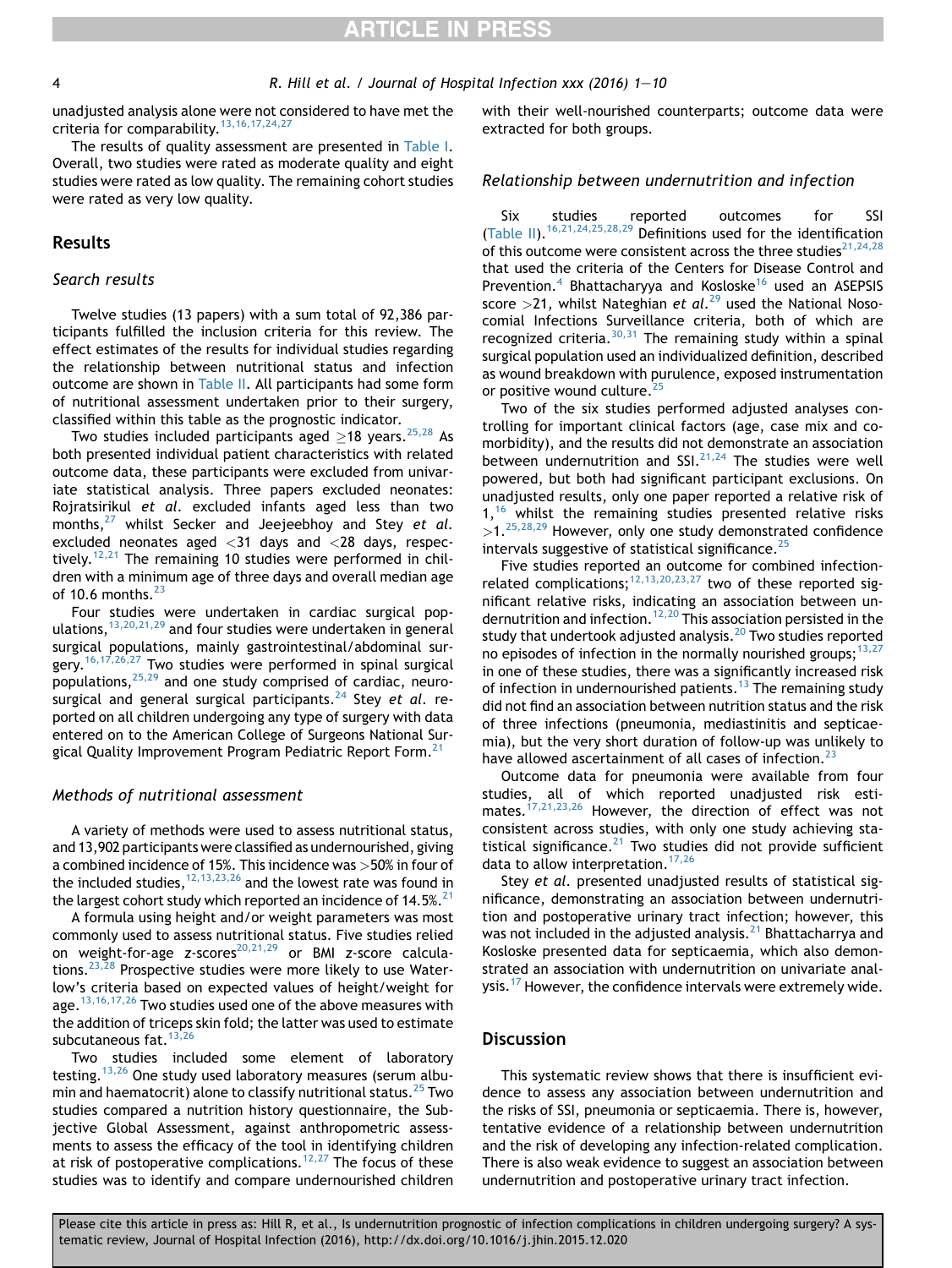#### <span id="page-5-0"></span>Table I

Summary of methodological quality of included studies: review authors' judgements

| Cohort studies                |                                  |                                                |                                           |                              | Quality assessment criteria                           |                              |                                                |                                                   |                          |                                       |
|-------------------------------|----------------------------------|------------------------------------------------|-------------------------------------------|------------------------------|-------------------------------------------------------|------------------------------|------------------------------------------------|---------------------------------------------------|--------------------------|---------------------------------------|
|                               |                                  |                                                | Selection criteria                        |                              |                                                       |                              |                                                | Outcome criteria                                  |                          |                                       |
|                               |                                  | Representativeness<br>of the exposed<br>cohort | Selection of<br>the non-exposed<br>cohort | Ascertainment<br>of exposure | Demonstration that<br>outcome not present<br>at start | Comparability<br>of cohorts  | of outcome                                     | Assessment Duration of<br>follow-up<br>sufficient | Adequacy of<br>follow-up | Overall<br>quality of<br>the evidence |
| Al Bassam 1994                |                                  |                                                |                                           |                              |                                                       |                              |                                                | U                                                 | U                        | Very low                              |
| Anderson et al., 2011         |                                  |                                                |                                           |                              |                                                       |                              |                                                |                                                   |                          | Moderate                              |
|                               | Bhattacharyya et al., 1990, 1993 |                                                |                                           |                              |                                                       |                              |                                                |                                                   |                          | Very low                              |
| Hatlen et al., 2010           |                                  |                                                |                                           |                              |                                                       |                              |                                                |                                                   |                          | Low                                   |
| Leite et al., 1995            |                                  |                                                |                                           |                              |                                                       |                              |                                                |                                                   |                          | Low                                   |
| Porras-Hernandez et al., 2003 |                                  |                                                |                                           |                              |                                                       |                              |                                                |                                                   |                          | Low                                   |
| Rojratsirikul et al., 2004    |                                  |                                                |                                           |                              |                                                       |                              |                                                |                                                   |                          | Low                                   |
| Secker and Jeejeebhoy, 2007   |                                  |                                                |                                           |                              |                                                       |                              |                                                |                                                   |                          | Low                                   |
| Stey et al., 2014             |                                  |                                                |                                           |                              |                                                       |                              |                                                |                                                   |                          | Moderate                              |
| Vivanco-Munoz et al., 2010    |                                  |                                                |                                           | U                            |                                                       |                              |                                                |                                                   |                          | Low                                   |
| Case-control                  |                                  | Selection criteria                             |                                           |                              |                                                       |                              | Outcome criteria                               |                                                   |                          |                                       |
| studies                       | Case definition<br>adequate      | Representativeness<br>of the cases             | Selection of<br>the controls              | Definition<br>of controls    | Comparability of<br>cases and controls                | Ascertainment<br>of exposure | Same method<br>of ascertainment<br>of exposure |                                                   | Non-response<br>rate     | Overall<br>quality of<br>the evidence |
| Farley<br>et al., 2014        | U                                |                                                |                                           | $\star$                      |                                                       |                              |                                                |                                                   |                          | Low                                   |
| Nateghian<br>et al., 2004     |                                  |                                                |                                           |                              | U                                                     |                              |                                                |                                                   |                          | Low                                   |

\*, criterion met; U, unclear; I, inadequate.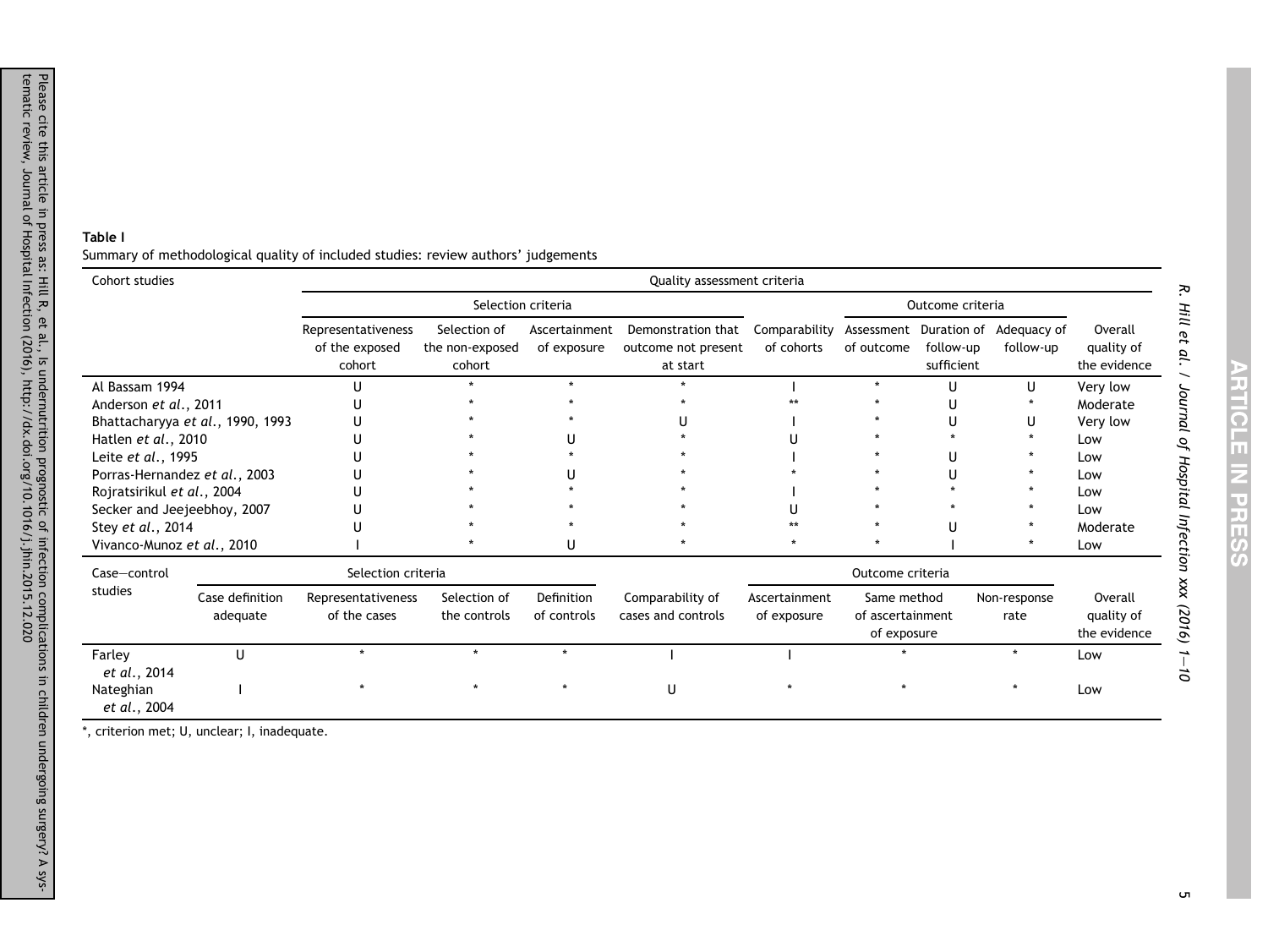#### Table II

tematic review, Journal of Hospital Infection (2016), http://dx.doi.org/10.1016/j.jhin.2015.12.020

Please cite this article in press as: Hill R, et al., Is undernutrition prognostic of infection complications in children undergoing surgery? A sys-

<span id="page-6-0"></span>Please cite this article in press as: Hill R, et al., Is undernutrition prognostic of infection complications in children undergoing surgery? A sys-<br>tematic review, Journal of Hospital Infection (2016), http://dx.doi.org/1

Summary of findings, ordered by outcome and outcome effect

| Study<br>(reference) and<br>location             | Year | Study aims                                                                                                                                                                                                     | Study design                             | Study<br>quality | Participants                                                                                                                                                                                                                   | Prognostic indicator                                                                                                                        | Outcomes relevant to<br>this review                                                            | Results<br>RR or OR<br>(95% CI)                                                |
|--------------------------------------------------|------|----------------------------------------------------------------------------------------------------------------------------------------------------------------------------------------------------------------|------------------------------------------|------------------|--------------------------------------------------------------------------------------------------------------------------------------------------------------------------------------------------------------------------------|---------------------------------------------------------------------------------------------------------------------------------------------|------------------------------------------------------------------------------------------------|--------------------------------------------------------------------------------|
| Anderson<br>et al. $^{20}$<br><b>USA</b>         | 2011 | To identify specific<br>anthropometric and<br>cardiovascular variables<br>predicting lower weight-<br>for-age z-scores and<br>poorer short-term<br>surgical outcomes at<br>operation (completion of<br>Fontan) | Retrospective<br>case series<br>(cohort) | Moderate         | 55 paediatric patients<br>undergoing cardiac<br>surgery (completion of<br>Fontan)<br>Median age 47 months<br>(range 18-71 months)                                                                                              | Weight-for-age z-<br>score $<-2.0$                                                                                                          | Combined infection-<br>related<br>complications<br>(unclear criteria)                          | RR 3.6<br>$(1.17 - 11.05)$                                                     |
| Secker and<br>Jeejeebhoy <sup>12</sup><br>Canada | 2007 | To determine if<br>Subjective Global<br><b>Nutritional Assessment</b><br>can predict nutrition-<br>associated complications<br>and length of hospital<br>stay after surgery in<br>children                     | Prospective<br>cohort study              | Low              | 175 children undergoing<br>non-emergency<br>abdominal or non-<br>cardiac thoracic surgery<br>Mean age 8.1 years,<br>standard deviation 6.1<br>years                                                                            | Subjective Global<br>Nutritional<br>Assessment (Class B or<br>C); compared against<br>anthropometric<br>measurements                        | Combined infection-<br>related<br>complications (CDC<br>criteria)                              | RR 1.53<br>$(1.02 - 2.32)$                                                     |
| Leite et $al.^{13}$<br><b>Brazil</b>             | 1995 | To evaluate poor<br>nutritional status as a<br>risk factor for<br>postoperative<br>complications in children<br>with congenital heart<br>disease                                                               | Prospective<br>cohort study              | Low              | 50 children undergoing<br>cardiac surgery divided<br>into high-risk and low-<br>risk operations<br>Median age (high risk) 12<br>months (range $3-134$ )<br>months); median age<br>(low risk) 42 months<br>(range 3-140 months) | Weight/height below<br>10 <sup>th</sup> percentile; arm<br>circumference below<br>fifth percentile;<br>albumin; transferrin;<br>pre-albumin | Combined infection-<br>related<br>complications<br>(Buzby et al., 1998<br>criteria)            | Infinity<br>$P \leq 0.001$<br>(no infection in<br>normally<br>nourished group) |
| Rojtatsirikul<br>et al. $^{27}$<br>Thailand      | 2004 | To evaluate the pre-<br>operative nutritional<br>status of paediatric<br>surgical patients and to<br>determine the validity of<br>Subjective Global<br>Assessment as a<br>screening tool                       | Prospective<br>cohort study              | Low              | 78 children aged 2<br>months-16 years<br>admitted consecutively<br>for mainly<br>gastrointestinal or<br>inguino-scrotal surgery<br>Median age 4.5 years                                                                        | Subjective Global<br>Assessment (Class B or<br>C)                                                                                           | Combined infection-<br>related<br>complications (CDC<br>criteria)                              | Infinity<br>$P = 0.17$ (no<br>infection in<br>normally<br>nourished group)     |
| Vivanco-Munoz<br>et al. $^{23}$<br>Mexico        | 2010 | To determine the<br>incidence and risk<br>factors for nosocomial<br>infection in children<br>having open-heart<br>surgery                                                                                      | Retrospective<br>cohort study            | Low              | 289 children requiring<br>cardiopulmonary bypass<br>surgery<br>Median age 10.6 months<br>(range $3$ days $-36$<br>months)                                                                                                      | $<$ 90% of weight/age<br>at birth; body mass<br>index z-score $<-2$                                                                         | Combined<br>pneumonia,<br>septicaemia,<br>mediastinitis;<br>pneumonia<br>(ventilation $>48$ h) | RR 0.86<br>$(0.46 - 1.44);$<br>RR 0.68<br>$(0.32 - 1.18)$                      |

R. Hill et al. / Journal of Hospital Infection xxx (2016) 1

R. Hill et al. / Journal of Hospital Infection xxx (2016) 1-10

 $\sigma$ e11 - 2010 - 2010 - 2011 - 2011 - 2011 - 2011 - 2011 - 2011 - 2011 - 2012 - 2014 - 2012 - 2014 - 201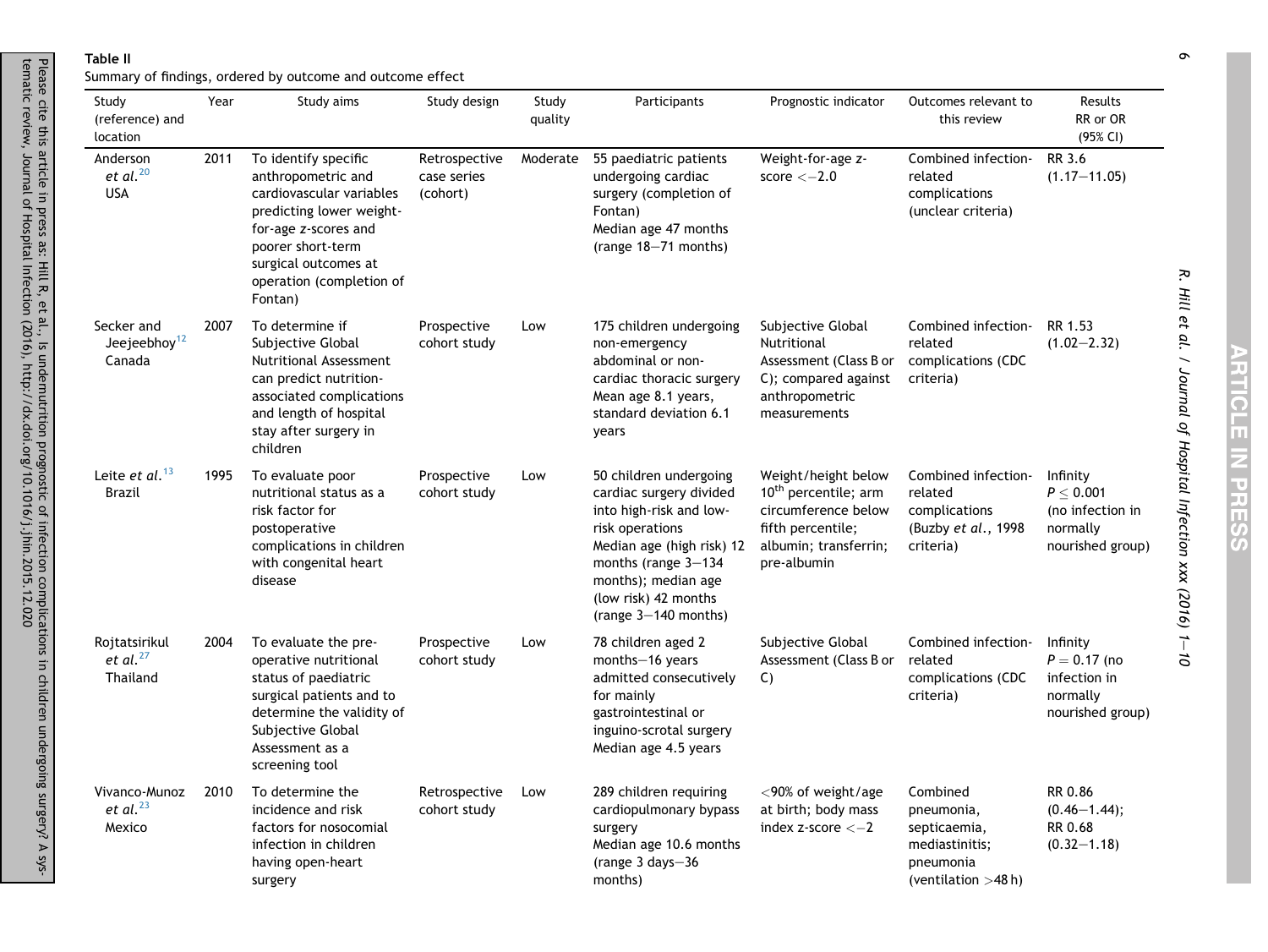| Hatlen et al. <sup>25</sup><br><b>USA</b>     | 2010          | To determine if poor<br>nutrition and/or positive<br>urinary cultures before<br>elective spinal surgery in<br>children with<br>meningomyelocele<br>increases the risk of<br>spinal infection | Retrospective<br>cohort study                  | Low      | 59 children with<br>mylomeningocele<br>undergoing surgery for<br>scoliosis<br>Median age 10 years 6<br>months (range 1.8-18<br>years)                                                                       | Serum albumin level<br>$<$ 55 g/L or<br>haematocrit $\leq$ 33                             | Surgical site<br>infection (unclear<br>criteria)                                                                     | RR 2.94<br>$(1.38 - 6.26)$                                                                  |
|-----------------------------------------------|---------------|----------------------------------------------------------------------------------------------------------------------------------------------------------------------------------------------|------------------------------------------------|----------|-------------------------------------------------------------------------------------------------------------------------------------------------------------------------------------------------------------|-------------------------------------------------------------------------------------------|----------------------------------------------------------------------------------------------------------------------|---------------------------------------------------------------------------------------------|
| Farley et al. <sup>28</sup><br><b>USA</b>     | 2014          | To identify risk factors<br>for the development of<br>deep surgical site<br>infection following spinal<br>surgery                                                                            | Retrospective<br>case-control<br>study         | Low      | 70 children undergoing<br>scoliosis surgery for<br>spinal fusion, VEPTR<br>lengthening/<br>replacement, growing<br>rod lengthening<br>replacement); 20 cases<br>and 50 controls<br>Average age not reported | Body mass index<br>$<$ 18.5 kg/m <sup>2</sup>                                             | Delayed deep<br>surgical site<br>infection (CDC<br>criteria)                                                         | OR 2 (0.58-6.86)                                                                            |
| Stey et al. <sup>21</sup><br><b>USA</b>       | 2014          | To determine if children<br>in extreme ranges of<br>weight percentiles have<br>higher rates of<br>postoperative<br>complications compared<br>with children not in the<br>extremes            | Retrospective<br>cohort study                  | Moderate | 90,392 children<br>undergoing surgical<br>procedures grouped into<br>low-, normal- or high-<br>weight percentiles<br>Mean age per weight<br>group: low, 6 years;<br>normal, 7 years; high, 10<br>years      | Weight at or below<br>the fifth percentile of<br>national age and sex-<br>adjusted weight | Surgical site<br>infection<br>(CDC criteria)<br>urinary tract<br>infection;<br>pneumonia<br>(NSQIPP/CDC<br>criteria) | OR 0.89<br>$(0.77 - 1.02);$<br>RR 1.84<br>$(1.51 - 2.23);$<br>RR 2.69<br>$(2.13 - 3.41)$    |
| Nateghian<br>et al. $^{29}$<br>Canada         | 2004          | To determine rates and<br>risk factors for surgical<br>site infection following<br>paediatric cardiac<br>surgery                                                                             | Prospective<br>nested<br>case-control<br>study | Low      | 38 children undergoing<br>major paediatric cardiac<br>surgery who developed<br>surgical site infection,<br>with 38 matched controls                                                                         | Weight less than two<br>standard deviations<br>below norm for age                         | Surgical site<br>infection (NNIS<br>criteria applied up<br>to postoperative day<br>14)                               | OR 2.1<br>$(0.65 - 6.84)$                                                                   |
| Bhattacharya<br>et al. $16, 17$<br><b>USA</b> | 1990,<br>1993 | To determine the<br>incidence of wound<br>infection and other<br>hospital-acquired<br>infections                                                                                             | Prospective<br>cohort study                    | Very low | 608 patients undergoing<br>676 general operative<br>procedures (mainly<br>gastrointestinal)<br>requiring skin incision<br>137 neonates; 197<br>infants; 342 children                                        | Waterlow's weight-<br>for-height $<$ 80%<br>expected (moderate<br>malnutrition)           | Surgical site<br>infection (ASEPSIS<br>score $>21$ ;<br>pneumonia;<br>septicaemia                                    | RR 1.06<br>$(0.38 - 2.95);$<br>RR 10.14<br>$(2.17 - 47.27);$<br>RR 6.34<br>$(2.01 - 19.94)$ |

**ARTICLE IN PRES** Œ

R. Hill et al. / Journal of Hospital Infection xxx (2016) 1R. Hill et al. / Journal of Hospital Infection  $xxx$  (2016) 1-10

(continued on next page)

Please cite this article in press as: Hill R, et al., Is undernutrition prognostic of infection complications in children undergoing surgery? A sys-

tematic review, Journal of Hospital Infection (2016), http://dx.doi.org/10.1016/j.jhin.2015.12.020

 $\overline{\phantom{a}}$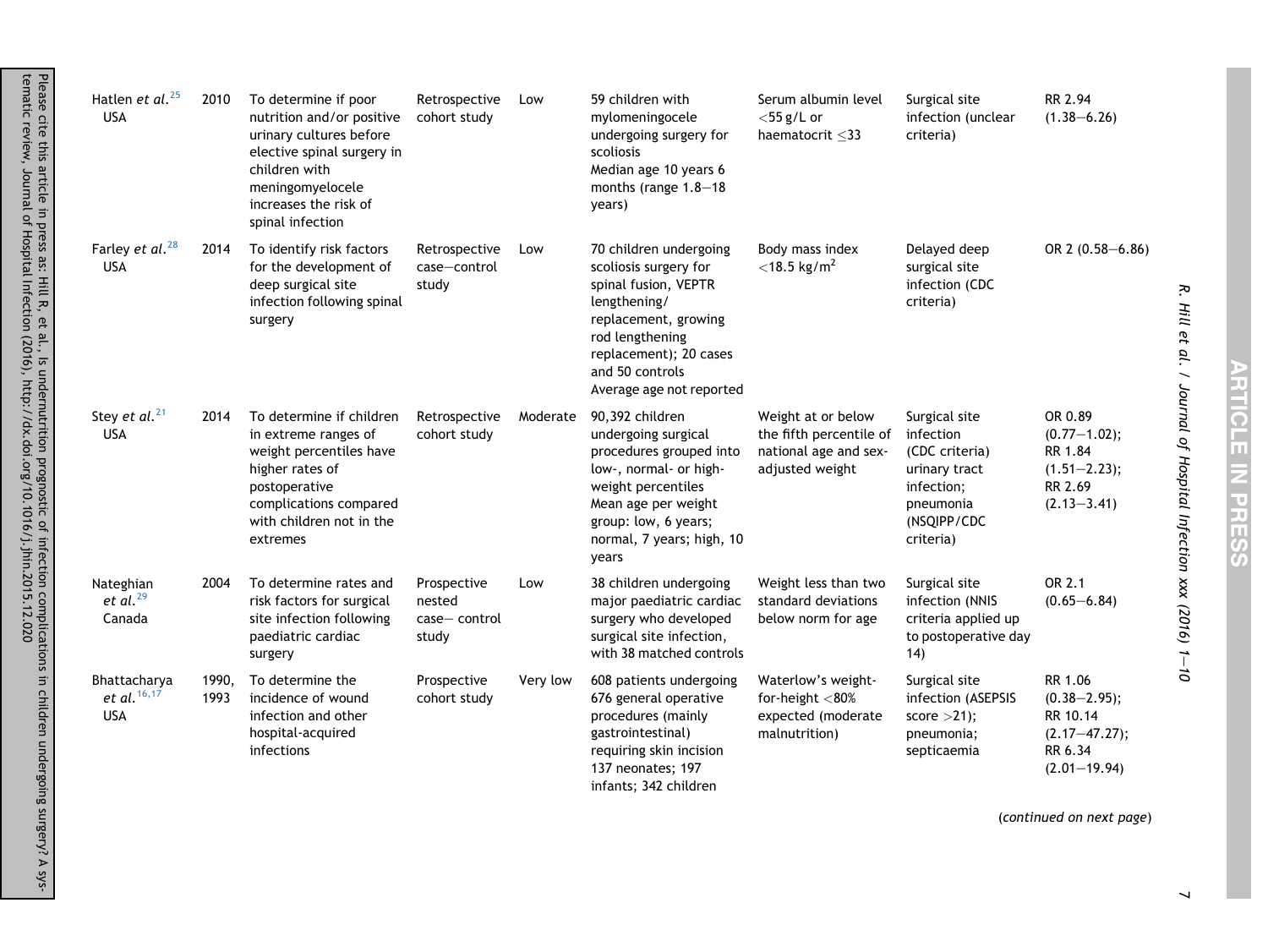| Table II (continued)                                   |      |                                                                                                                                                                                                                                                             |                                |                  |                                                                                                                                                 |                                                                                                                |                                             |                                                                            |
|--------------------------------------------------------|------|-------------------------------------------------------------------------------------------------------------------------------------------------------------------------------------------------------------------------------------------------------------|--------------------------------|------------------|-------------------------------------------------------------------------------------------------------------------------------------------------|----------------------------------------------------------------------------------------------------------------|---------------------------------------------|----------------------------------------------------------------------------|
| (reference) and<br>location<br>Study                   | Year | Study aims                                                                                                                                                                                                                                                  | design<br>Study                | quality<br>Study | Participants                                                                                                                                    | Prognostic indicator                                                                                           | Outcomes relevant to<br>this review         | RR or OR<br>$(95%$ CI)<br>Results                                          |
| Hernandez<br>et al. <sup>24</sup><br>Mexico<br>Porras- |      | incidence of surgical site<br>infection, and to identify<br>potential risk factors<br>2003 To determine the                                                                                                                                                 | study<br>Prospective<br>cohort | $\mathsf{S}$     | 428 children undergoing<br>Median age 27.5 months<br>general, cardiac and<br>neurosurgery                                                       | classifications < 90%<br>expected (mild<br>malnutrition)<br>Waterlow's<br>Gomez and                            | (CDC criteria)<br>Surgical site<br>nfection | RR 0.7 (0.4-1.02)                                                          |
| Saudi Arabia<br>Al Bassam <sup>26</sup>                | 1994 | status with postoperative<br>calorie malnutrition and<br>morbidity and mortality<br>the correlation of pre-<br>prevalence of protein<br>operative nutritional<br>To evaluate the                                                                            | study<br>Prospective<br>cohort | Very low         | (range 37 days-15 years)<br>62 paediatric patients<br>undergoing major and<br>intermediate general<br>surgical procedures<br>Mean age 4.1 years | Weight for height<br><90%; weight for<br>triceps skin fold<br>$<$ 35%; albumin;<br>haemoglobin<br>age $<$ 95%; | (unclear criteria)<br>Pneumonia             | nourished group)<br>(no infection in<br>normally<br>$P = 0.36$<br>Infinity |
|                                                        |      | CDC, Centers for Disease Control and Prevention; NSQIPP, National Surgical Quality Improvement Program Pediatric Database; NNIS, National Nosocomial Infections Surveillance; VEPTR,<br>vertical expandable prosthetic titanium rib; RR, relative risk; OR, |                                |                  | odds ratio; CI, confidence interval.                                                                                                            |                                                                                                                |                                             |                                                                            |

8 R. Hill et al. / Journal of Hospital Infection xxx (2016) 1–10

No studies were judged to provide high-quality evidence, and only two studies were judged to be of moderate quality.  $20,21$ Downgrading the level of evidence for the remaining studies was mainly due to the study design (cohort studies had significant participant exclusions prior to study entry), inadequate definitions of exposure or outcome, or because of the lack of reported information with which to make a clear judgement regarding methodological quality.

Both moderate-quality studies demonstrated an initial association between undernutrition and postoperative infectious complications. However, following adjusted analysis, the direction of effect in the largest heterogeneous study did not support a relationship between SSI and undernutrition, $^{21}$  $^{21}$  $^{21}$  whilst this relationship persisted in the smaller, homogeneous population.<sup>20</sup> Lower-quality studies also demonstrated this initial association with significant confidence intervals,  $12,16$  but were equally split in terms of direction of effect, with none able to demonstrate significance.

Anthropometric variables were used to assess nutritional status in all but one study, $25$  although varying thresholds for defining undernutrition were used. Due to significant heterogeneity, direct comparison across studies was complicated, and formal pooling of results for estimating effect was not appropriate. Weight-based assessments were the most common variable; this was not unexpected as this forms part of routine pre-operative assessment. Studies published prior to the year 2000 were more likely to use Waterlow's criteria to classify weight, whereas those published after 2000 were more likely to use z-scores, reflecting the recommendations of the World Health Organization.<sup>[32](#page-10-0)</sup> This wide variation in assessment method is likely to reflect the retrospective design of most studies, and the need to use weight-based data in addition to the technique most favoured during the study era.

A variety of definitions and classification systems were used for infection-related outcomes. The criteria of the Centers for Disease Control and Prevention were cited most commonly, $4$  but variable or unclear durations of follow-up made it difficult to determine if studies were treating participants comparably. Sample sizes were <100 in the majority of included studies.  $13,20,25-29$  $13,20,25-29$  $13,20,25-29$  Studies were generally underpowered to detect important clinical differences, with only one study providing an a-priori power calculation, having an 80% chance of detecting an odds ratio of 2.1, or a 50% chance at 1.5. $^{28}$  $^{28}$  $^{28}$  Studies that were specific to a surgical specialty were underpowered to detect differences, in view of the event rate of infection-related complications of 16% across all studies, with a range between  $2\%$  and  $42\%.^{21,25}$  $42\%.^{21,25}$  $42\%.^{21,25}$  Studies that included multiple surgical specialties increased clinical heterogeneity significantly, especially when no attempt was made to control for surgical complexity. This heterogeneity increased the likelihood that any true effect of undernutrition on the incidence of infectious complications would not be uncovered.

Although attempts were made to identify unpublished literature, no studies were found. Using a search filter sensitive to the identification of studies regarding prognosis would not have excluded the identification of controlled trials of nutritional intervention in which control groups may have been eligible for inclusion, although none were identified. Despite an a-priori decision to exclude papers published in any language other than English, none were found that met the eligibility criteria of the review.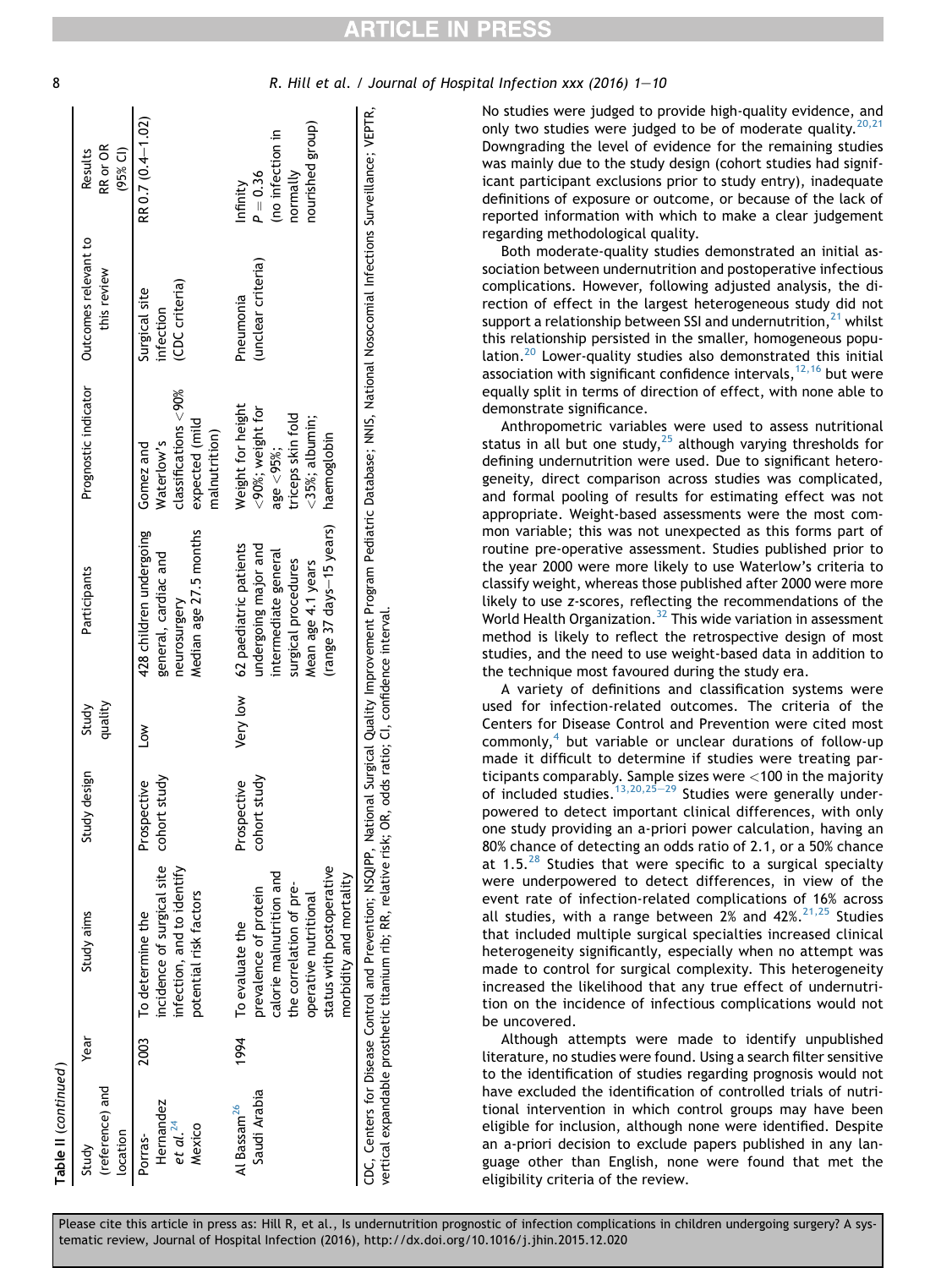#### R. Hill et al. / Journal of Hospital Infection  $xxx$  (2016)  $1-10$  9

<span id="page-9-0"></span>The nature of the review question created complex search strings crossing many diagnostic fields, which may have contributed to the number of articles identified by backward and forward citation searching. Also, inconsistencies in subject heading terminology within the bibliographic databases searched, and variation between databases in how articles regarding prognosis are indexed, may have compounded this further.

The NOS was chosen as the preferred tool for quality assessment as both case-control and cohort studies were included.<sup>[19](#page-10-0)</sup> However, as the nature of the review question related to prognosis, the authors deviated from the protocol to enable the method of quality assessment to be adapted. The authors continued to assess quality using the NOS categories of selection, comparability and outcome or exposure (dependent on cohort or case-control methodology), but also incorporated the domains included in the framework developed by Hayden et al. specifically for studies considering prognosis.  $33$  This adaptation was felt to enable more rigorous assessment of the quality of each included study in addressing the heterogeneity of both exposure and outcome measures. As observational studies are susceptible to uncontrolled confounding factors and bias, mainly in the selection of study participants, careful evaluation was undertaken to judge the reliability of the evidence provided. However, the reproducibility of this technique has not been tested.

The applicability of the findings is likely to be of relevance to the surgical specialties included in this review. As the higherquality studies did not include neonates, evidence is severely lacking with respect to children aged <28 days. In addition, future research needs to make a distinction between viewing undernutrition as a potential prognostic factor for infection, or exploring it as a potential risk factor for infection-related complications. In this way, studies will be adequately powered to detect clinical and statistical significance, with nutritional status being included in multi-variate analysis of potential confounders on outcome.

The review question remains unanswered. However, it remains an important question, particularly to those patient populations with chronic disease where growth failure has already been recognized and who will require surgical intervention as part of their management.<sup>8,34</sup> Especially pertinent are those surgical specialties where patients will be critically ill postoperatively, and it is anticipated that they will require a proportion of their recovery time within an intensive care environment. These patient populations are known to be most vulnerable to postoperative morbidity, and are most vulnerable to further nutritional depletion during their inpatient stay.  $6,9,10$ 

There is a need for large, adequately powered prospective studies incorporating a gold-standard method for nutritional assessment, with robust and consistently applied definitions of undernutrition and infectious complications. If undernutrition is a risk factor for infection, aspects of pre- and postoperative feeding practices could be modified in order to reduce the physical, psychosocial and financial burdens associated with HCAIs in children.

#### Acknowledgements

The authors wish to thank Heitor Pons Leite for responding to RH's queries.

#### Conflict of interest statement None declared.

#### Funding sources

RH is receiving PhD sponsorship from the University of Central Lancashire, and this work will contribute to her final thesis. No other funding was received to support this work.

#### References

- 1. Adams-Howell P, Bhabra M, Enright M, Kiernan M, Kolvekar S, Trueman P. Under the knife  $-$  taking a zero tolerance approach to preventable surgical site infections in UK hospitals 2011. Available from URL: [http://www.carefusion.co.uk/documents/inter](http://www.carefusion.co.uk/documents/international/continuing-education/infection-prevention/IP_Under-the-knife_CE_EN.pdf) [national/continuing-education/infection-prevention/IP\\_Under](http://www.carefusion.co.uk/documents/international/continuing-education/infection-prevention/IP_Under-the-knife_CE_EN.pdf)[the-knife\\_CE\\_EN.pdf](http://www.carefusion.co.uk/documents/international/continuing-education/infection-prevention/IP_Under-the-knife_CE_EN.pdf).
- 2. [Mauger B, Marbella A, Pines E, Chopra R, Black ER, Aronson N.](http://refhub.elsevier.com/S0195-6701(16)00053-0/sref2) [Implementing quality improvement strategies to reduce](http://refhub.elsevier.com/S0195-6701(16)00053-0/sref2) [healthcare-associated infections: a systematic review.](http://refhub.elsevier.com/S0195-6701(16)00053-0/sref2) Am J Infect [Control](http://refhub.elsevier.com/S0195-6701(16)00053-0/sref2) 2014:42:S274-[S283.](http://refhub.elsevier.com/S0195-6701(16)00053-0/sref2)
- 3. [National Collaborating Centre for Women's and Children's Health.](http://refhub.elsevier.com/S0195-6701(16)00053-0/sref3) [Surgical site infection: prevention and treatment of SSI](http://refhub.elsevier.com/S0195-6701(16)00053-0/sref3). London: [RCOG Press; 2008](http://refhub.elsevier.com/S0195-6701(16)00053-0/sref3).
- 4. [Mangram AJ, Horan TC, Pearson ML, Silver LS, Jarvis WR. Guideline](http://refhub.elsevier.com/S0195-6701(16)00053-0/sref4) [for prevention of surgical site infection.](http://refhub.elsevier.com/S0195-6701(16)00053-0/sref4) Infect Control Hosp Epi[demiol](http://refhub.elsevier.com/S0195-6701(16)00053-0/sref4) 1999;20:247-[278.](http://refhub.elsevier.com/S0195-6701(16)00053-0/sref4)
- 5. [Mehta NM, Corkins MR, Lyman B,](http://refhub.elsevier.com/S0195-6701(16)00053-0/sref5) et al. Defining pediatric malnu[trition: a paradigm shift toward etiology-related definitions.](http://refhub.elsevier.com/S0195-6701(16)00053-0/sref5) JPEN [J Parenter Enteral Nutr](http://refhub.elsevier.com/S0195-6701(16)00053-0/sref5) 2013;37:460-[481.](http://refhub.elsevier.com/S0195-6701(16)00053-0/sref5)
- 6. [Pichler J, Hill SM, Shaw V, Lucas A. Prevalence of undernutrition](http://refhub.elsevier.com/S0195-6701(16)00053-0/sref6) [during hospitalization in a children's hospital: what happens dur-](http://refhub.elsevier.com/S0195-6701(16)00053-0/sref6)ing admission? [Eur J Clin Nutr](http://refhub.elsevier.com/S0195-6701(16)00053-0/sref6) 2014;68:730-[735](http://refhub.elsevier.com/S0195-6701(16)00053-0/sref6).
- 7. [Aurangzeb B, Whitten KE, Harrison B,](http://refhub.elsevier.com/S0195-6701(16)00053-0/sref7) et al. Prevalence of [malnutrition and risk of under-nutrition in hospitalized children.](http://refhub.elsevier.com/S0195-6701(16)00053-0/sref7) [Clin Nutr](http://refhub.elsevier.com/S0195-6701(16)00053-0/sref7) 2012;32:35-[40.](http://refhub.elsevier.com/S0195-6701(16)00053-0/sref7)
- 8. [Pawellek I, Dokoupil K, Koletzko B. Prevalence of malnutrition in](http://refhub.elsevier.com/S0195-6701(16)00053-0/sref8) [paediatric hospital patients.](http://refhub.elsevier.com/S0195-6701(16)00053-0/sref8) Clin Nutr 2008;27:72-[76.](http://refhub.elsevier.com/S0195-6701(16)00053-0/sref8)
- 9. [Delgado AF, Okay TS, Leone C, Nichols B, Del Negro GM, Vaz FAC.](http://refhub.elsevier.com/S0195-6701(16)00053-0/sref9) [Hospital malnutrition and inflammatory response in critically ill](http://refhub.elsevier.com/S0195-6701(16)00053-0/sref9) [children and adolescents admitted to a tertiary intensive care](http://refhub.elsevier.com/S0195-6701(16)00053-0/sref9) unit. [Clinics](http://refhub.elsevier.com/S0195-6701(16)00053-0/sref9) 2008;63:357-[362](http://refhub.elsevier.com/S0195-6701(16)00053-0/sref9).
- 10. [Mitting R, Marino L, Macrae D, Shastri N, Meyer R, Pathan N.](http://refhub.elsevier.com/S0195-6701(16)00053-0/sref10) [Nutritional status and clinical outcome in post term neonates](http://refhub.elsevier.com/S0195-6701(16)00053-0/sref10) [undergoing surgery for congenital heart disease.](http://refhub.elsevier.com/S0195-6701(16)00053-0/sref10) Pediatr Crit Care Med [2015;](http://refhub.elsevier.com/S0195-6701(16)00053-0/sref10)16:448-[452.](http://refhub.elsevier.com/S0195-6701(16)00053-0/sref10)
- 11. [Wessner S, Burjonrappa S. Review of nutritional assessment and](http://refhub.elsevier.com/S0195-6701(16)00053-0/sref11) [clinical outcomes in pediatric surgical patients: does preoperative](http://refhub.elsevier.com/S0195-6701(16)00053-0/sref11) [nutritional assessment impact clinical outcomes?](http://refhub.elsevier.com/S0195-6701(16)00053-0/sref11) J Pediatr Surg [2014;](http://refhub.elsevier.com/S0195-6701(16)00053-0/sref11)49:823-[830](http://refhub.elsevier.com/S0195-6701(16)00053-0/sref11).
- 12. [Secker DJ, Jeejeebhoy KN. Subjective global nutritional assess](http://refhub.elsevier.com/S0195-6701(16)00053-0/sref12)[ment for children.](http://refhub.elsevier.com/S0195-6701(16)00053-0/sref12) Am J Clin Nutr  $2007;85:1083-1089$ .
- 13. [Leite HP, Fisberg M, Novo NF, Nogueira EB, Ueda IB. Nutritional](http://refhub.elsevier.com/S0195-6701(16)00053-0/sref13) [assessment and surgical risk markers in children submitted to](http://refhub.elsevier.com/S0195-6701(16)00053-0/sref13) cardiac surgery. [Sao Paulo Med J](http://refhub.elsevier.com/S0195-6701(16)00053-0/sref13) 1995;113:706-[714.](http://refhub.elsevier.com/S0195-6701(16)00053-0/sref13)
- 14. [Wilczynski NL, Haynes RB. Developing optimal search strategies](http://refhub.elsevier.com/S0195-6701(16)00053-0/sref14) [for detecting clinically sound prognostic studies in MEDLINE: an](http://refhub.elsevier.com/S0195-6701(16)00053-0/sref14) [analytic survey.](http://refhub.elsevier.com/S0195-6701(16)00053-0/sref14) BMC Med  $2004;2:23-27$  $2004;2:23-27$ .
- 15. [Wilczynski NL, Haynes RB. Optimal search strategies for identi](http://refhub.elsevier.com/S0195-6701(16)00053-0/sref15)[fying clinically sound prognostic studies in EMBASE: an analytic](http://refhub.elsevier.com/S0195-6701(16)00053-0/sref15) survey. [J Am Med Inform Assoc](http://refhub.elsevier.com/S0195-6701(16)00053-0/sref15) 2005;12:481-[485](http://refhub.elsevier.com/S0195-6701(16)00053-0/sref15).
- 16. [Bhattacharyya N, Kosloske AM. Postoperative wound infection in](http://refhub.elsevier.com/S0195-6701(16)00053-0/sref16) [pediatric surgical patients: a study of 676 infants and children.](http://refhub.elsevier.com/S0195-6701(16)00053-0/sref16) [J Pediatr Surg](http://refhub.elsevier.com/S0195-6701(16)00053-0/sref16) 1990; 25:125-[129.](http://refhub.elsevier.com/S0195-6701(16)00053-0/sref16)
- 17. [Bhattacharyya N, Kosloske AM, MacArthur C. Nosocomial infection](http://refhub.elsevier.com/S0195-6701(16)00053-0/sref17) [in pediatric surgical patients: a study of 608 infants and children.](http://refhub.elsevier.com/S0195-6701(16)00053-0/sref17) [J Pediatr Surg](http://refhub.elsevier.com/S0195-6701(16)00053-0/sref17) 1993;28:338-[343.](http://refhub.elsevier.com/S0195-6701(16)00053-0/sref17)